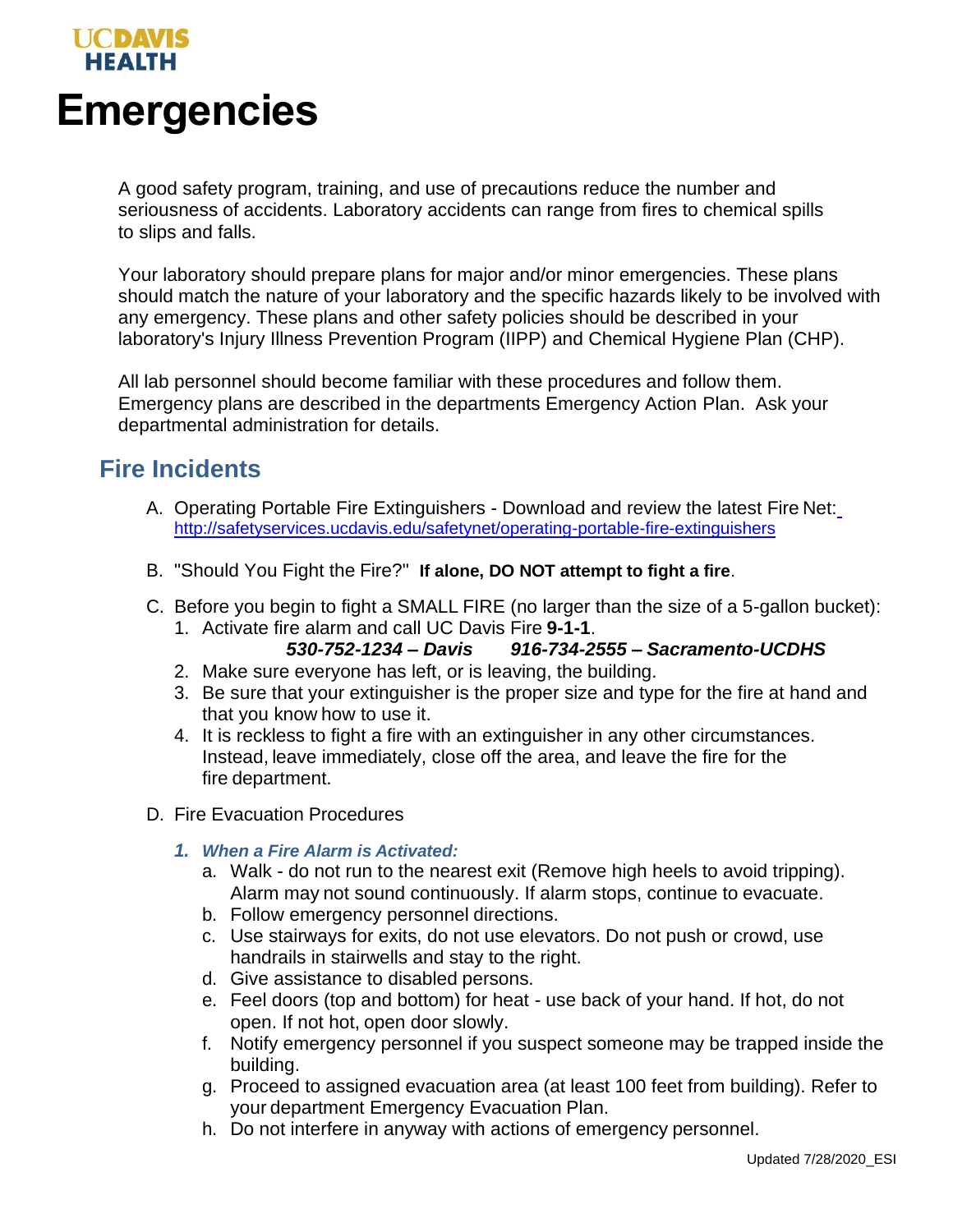

#### *2. If Trapped in a Room:*

- a. Place cloth material around or under door to prevent smoke from entering.
- b. Retreat and close as many doors as possible between you and the fire.
- c. Be prepared to signal from a window but do not break glass unless absolutely necessary (Outside smoke may be drawn in).

#### *3. If Caught in Smoke:*

- a. Drop to hands and knees and crawl.
- b. Hold breath as much as possible.
- c. Breathe slowly through nose and use blouse, shirt or jacket as filter.
- *4. If Forced to Advance Through Flames:*
	- a. Hold your breath as much as possible.
	- b. Move QUICKLY and cover head and hair.
	- c. Keep head down and eyes closed as much as possible.
- *5. If Clothing Catches on Fire:*

# **STOP . . . DROP . . . ROLL**

# **CHEMICAL SPILLS**

A. Respond to Chemical Spills: Safety Net #13 – <http://safetyservices.ucdavis.edu/safetynet/guidelines-chemical-spill-control>

It is difficult to make general statements about the best way to handle a chemical spill since there are many factors to consider in clean up, including:

- 1. The size of the spill.
- 2. The toxicity or other hazardous properties of the material.
- 3. Clean-up materials available in the department.
- 4. The level of knowledge and training of the person doing the clean up.
- 5. The availability of assistance.

Clean-up procedures for one situation may be ineffective or even harmful in another. The only really accurate clean-up guidelines are those specific to the chemical involved in the spill. Therefore, employees can best prepare themselves by reviewing with their instructor, any spill procedures or SOPs to be followed for the chemicals they use in the lab, before they actually use them. If you are unfamiliar with the chemical properties and are not equipped to handle spills, **call EH&S at 530-752-1493.**

## **Clean-Up Guidelines**

- a. Inform others in the area of the spill.
- b. Communicate the news out to other staff regarding the identity of the substances, the location of the spill, the amount and approximate rate of release of the chemical.
- B. Safety and Protection
	- 1. Evacuate personnel who do not have spill-containment responsibilities.
	- 2. Make sure appropriate personal protective equipment is being used. At a minimum wear:
		- a. Proper respirator (ONLY if fit-tested and approved by EH&S)
		- b. Splash goggles
		- c. Lab coat or apron.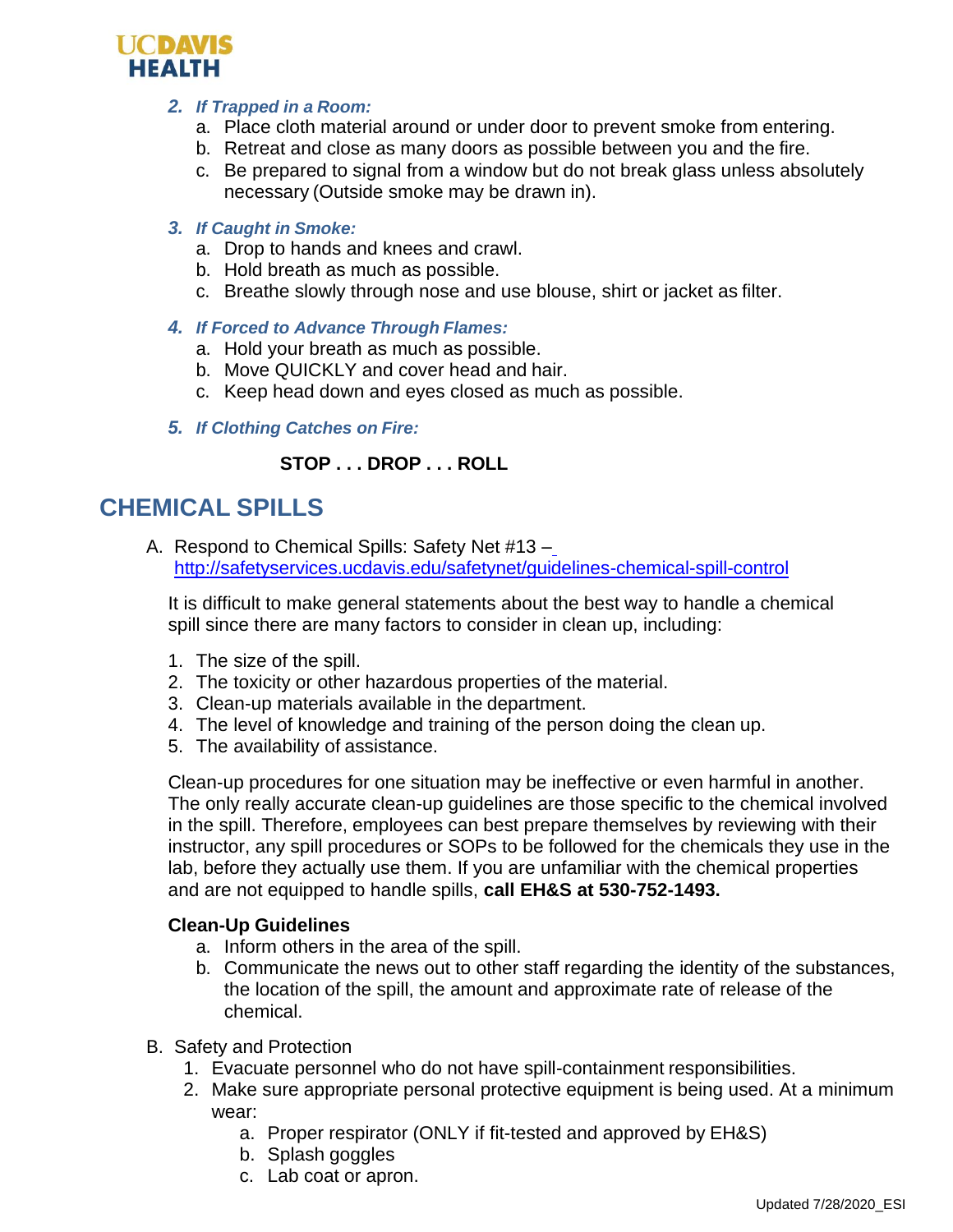

d. Gloves: appropriate type of chemical resistant gloves designed to protect you from exposure to the material involved.

- C. Containment and Clean-Up
	- 1. Use best available clean-up materials (you may have spill sheets or pillows, vermiculite, paper towels, or other absorbent materials). Wipe with soap and water using as minimal material as possible to avoid generating unnecessary waste.
	- 2. Double bag it and put it in a box; store temporarily in a fume hood if material is volatile.
	- 3. Keep record of:
		- a. date, place, and time
		- b. material and amount
		- c. measures taken and materials used
		- d. personnel involved
- D. Disposal
	- 1. Label with UC Davis Hazardous Waste Tag using the campus online WASTe system, and dispose of as hazardous waste.
	- 2. Call EH&S Waste Disposal @ 530-752-1493 for details on waste pick-up information.
	- 3. NEVER put contaminated material into the trash.
- E. Do Not Clean a Spill If:
	- 1. You feel it is unsafe to do so.
	- 2. You don't know what the spilled material is, or lack the necessary protection or clean-up materials to do the job safely.
	- 3. The spill is large (1 pint or more of a hazardous material, or would take more than 15 minutes to clean).
	- 4. The spilled material is highly toxic.
	- 5. You feel any physical symptoms of exposure (dye irritation, difficulty breathing, coughing, dizziness, nausea, skin irritation).

## **If unable to clean the spill, you should:**

- 1. Isolate the spill (if possible).
- 2. Evacuate area and keep people away.
- 3. Call for help: UC Davis Fire (24 hrs) @ 9-1-1 (land line) *530-752-1234 – Davis 916-734-2555 – Sacramento-UCDHS*
- F. Special Situations

## **Mercury, Radioactive, Biohazardous or Carcinogenic materials: For spills involving these materials, call EH&S @ 530-752-1493 immediately for information.**

- G. "What Must Be Reported?"
	- 1. All spills of extremely flammable/pyrophoric materials (Flash point less than 20° F).
	- 2. All spills of extremely corrosive materials must be reported (e.g., HF acid).
	- 3. All spills of extremely toxic materials must be reported (e.g. carcinogens)
	- 4. All personal contamination must be reported
	- 5. All leaking containers must be reported
	- 6. All uncontrolled compressed gas releases must be reported.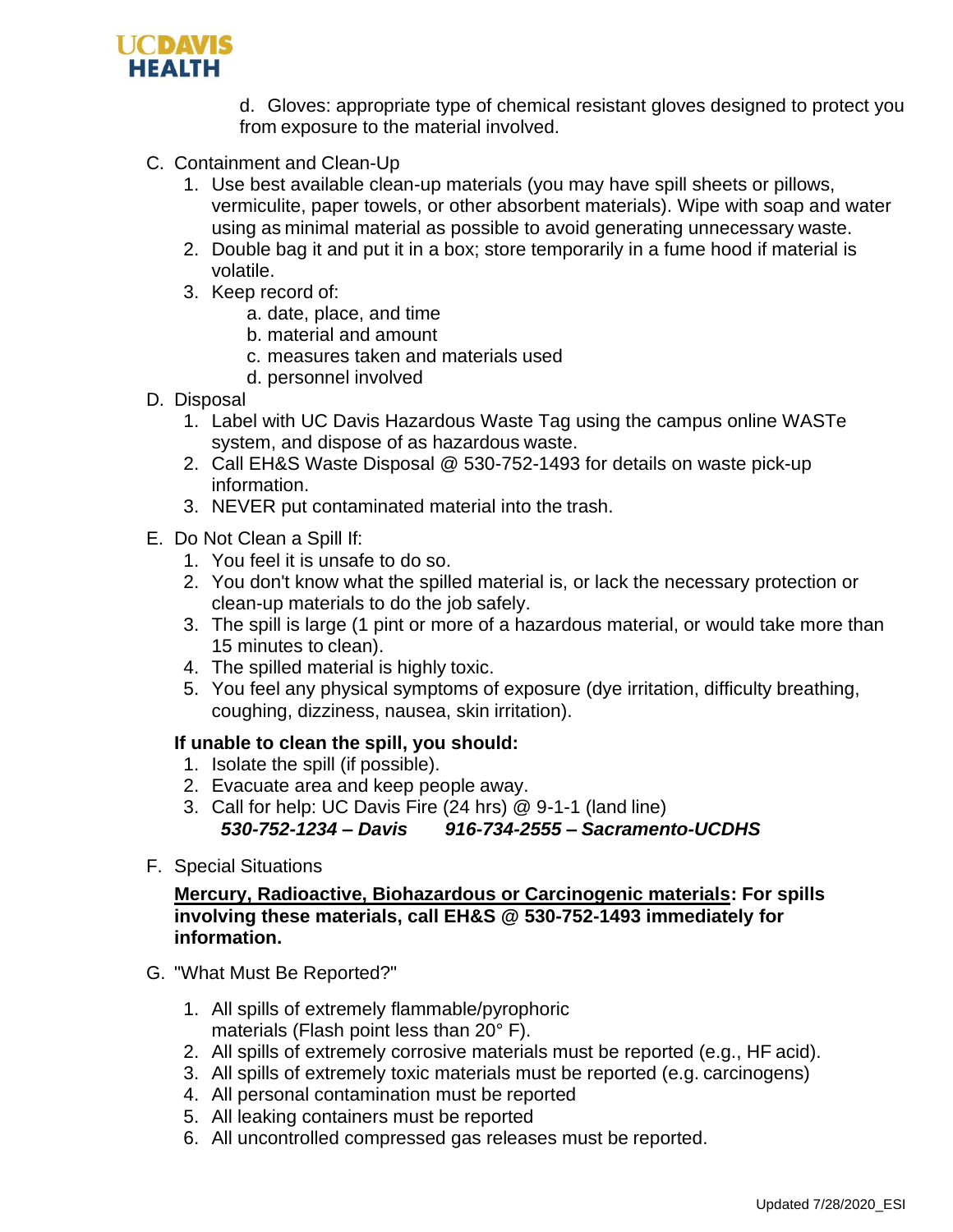

# **Everyone in the lab (employees and students) should know what to do in case an injury occurs. The basics are as follows:**

# **A. Medical Care**

- 1. EMERGENCIES For Employees, Students and others on Davis and Sacramento **Campus** 
	- Please refer to Emergency Contact Information on next page(s).
	- All lab workers must notify their PI and supervisor of any injury or illness on the date of injury whenever possible.
	- The PI or supervisors report of injury or incident report form should be completed and forwarded to Human Resources/Workers Compensation within 24 hours. Forms are available from the department administrator or on the HR website.

# 2. **NON-EMERGENCIES - Work incurred injury**:

## **i. During Regular Business Hours**

- Please refer to Emergency Contact Information on next page(s).
- All lab workers must notify their PI and supervisor of any injury or illness on the date of injury whenever possible.
- The PI or supervisor must complete the Employer First Report (EFR) online as soon as practicable. <https://ehs.ucop.edu/efr/home>

# **ii. After Regular Business Hours/Weekends**

- Please refer to Emergency Contact Information on next page(s).
- All lab workers must notify their PI and supervisor of any injury or illness on the date of injury whenever possible.
- The PI or supervisor must complete the Employer First Report (EFR) online as soon as practicable. <https://ehs.ucop.edu/efr/home>

## **iii. First Aid**

- Basic first aid for chemical exposures is summarized on the following page review this information with your students.
- First aid measures such as CPR and mouth-to-mouth resuscitation should be administered by trained individuals.
- If you aren't trained in first aid, identify others in your department who are so you know who to call for hands-on assistance.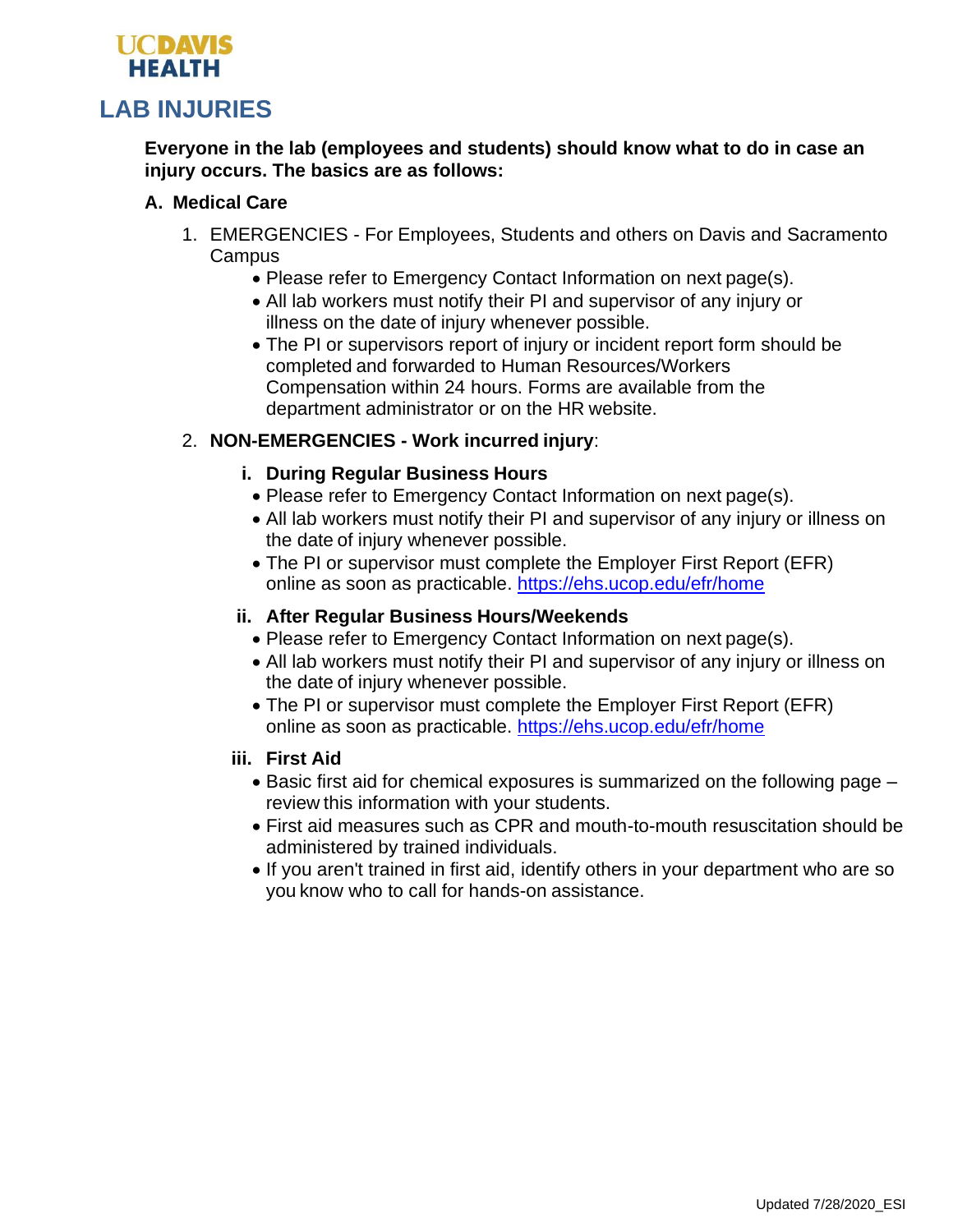

# **BASIC FIRST AID FOR CHEMICAL EXPOSURE**

# **A. Eye Contact**

- FLUSH eyes at eyewash (or other source of fresh water) for a minimum of 15 MINUTES.
- Help victim HOLD EYELIDS OPEN (there is a strong reflex to shut them).
- In all cases, SEEK MEDICAL ATTENTION as soon as possible.

# **B. Skin Contact**

- FLUSH skin with water for at least 15 minutes.
- For chemical exposure use EMERGENCY SHOWER. (Do not hesitate to use the shower).
- If necessary to REMOVE CLOTHING, do so while IN THE SHOWER.
- SEEK MEDICAL ATTENTION as soon as possible.

## **C. Inhalation**

- Remove victim to FRESH AIR.
- Keep victim WARM.
- If BREATHING STOPS and you are trained to do so, give MOUTH-TO-MOUTH RESUSCITATION.
- If victim is UNCONSCIOUS, call for help immediately.
- SEEK MEDICAL ATTENTION as soon as possible.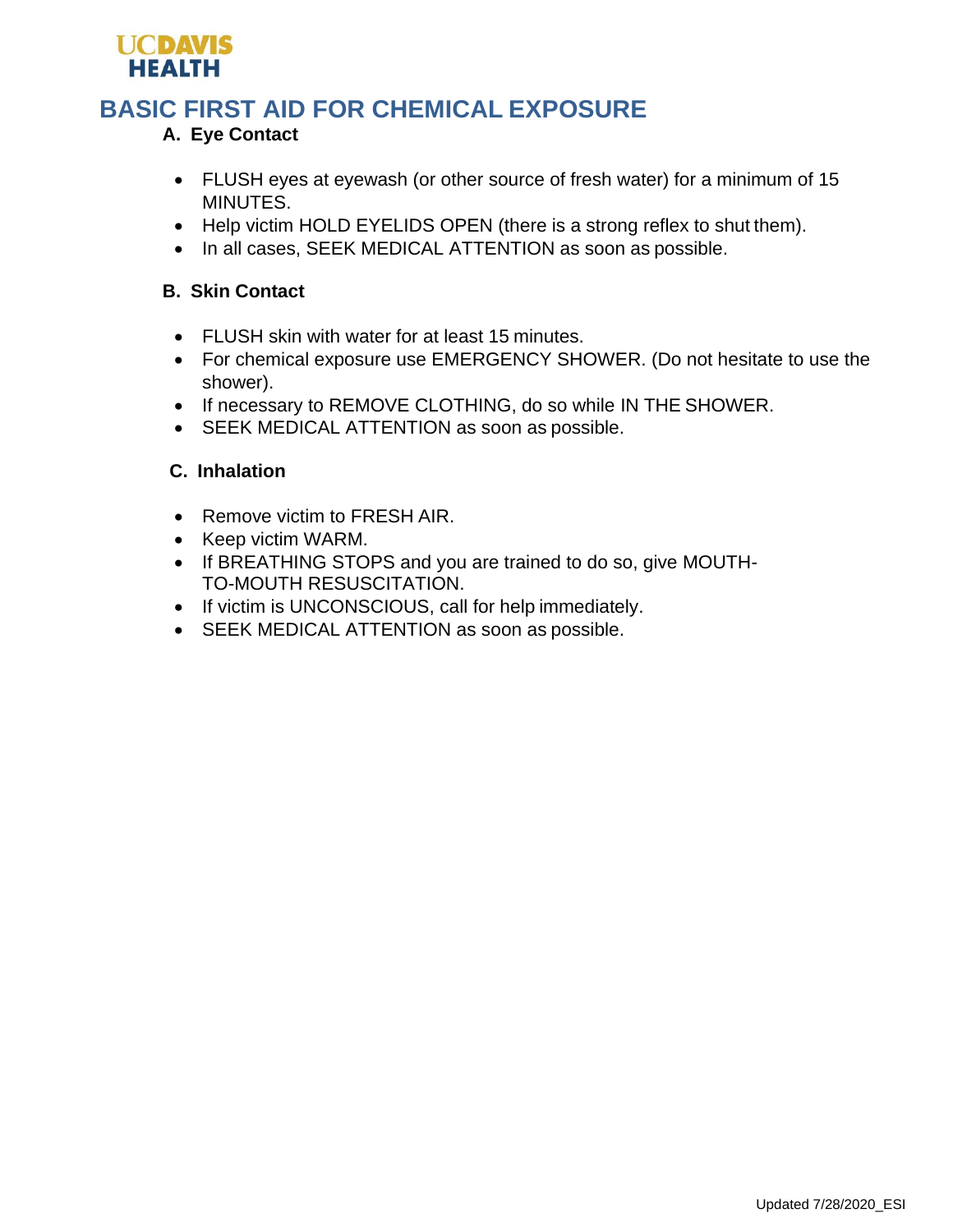

# **EMERGENCY- UCD Campus**

| <b>AMBULANCE:</b>                                                                                                                                                                                 | 911                          |
|---------------------------------------------------------------------------------------------------------------------------------------------------------------------------------------------------|------------------------------|
| <b>FIRE - Hazardous Spills:</b><br><b>From a Cellphone</b>                                                                                                                                        | 911<br>530-752-1234          |
| <b>POLICE:</b><br><b>From a Cellphone</b>                                                                                                                                                         | 911<br>530-752-1230          |
| <b>FACILITIES:</b>                                                                                                                                                                                | 530-752-1655                 |
| <b>HEALTH CARE:</b>                                                                                                                                                                               |                              |
| <b>EMPLOYEE HEALTH SERVICES:</b><br><b>Cowell Building (California</b><br><b>Ave/Regan Hall Circle)</b>                                                                                           | 530-752-6051                 |
| • STUDENT HEALTH SERVICES:<br>La Rue Ave – across from the ARC                                                                                                                                    | 530-752-2349                 |
| <b>AFTER HOURS URGENT CARE:</b><br>Davis Urgent Care<br>4515 Fermi Place, Suite 105<br>Davis, CA 95618<br>Hours: 8:00AM-8:00PM, 365 days a year<br>(call ahead: hours may change due to COVID-19) | 530-759-9110                 |
| If Davis Urgent Care is closed: go to<br>the Sutter Davis Hospital Emergency Room                                                                                                                 | 530-757-5111                 |
| <b>SAFETY:</b>                                                                                                                                                                                    |                              |
| Environmental Health & Safety:<br><b>Workers Compensation:</b>                                                                                                                                    | 530-752-1493<br>530-752-7243 |

PI/Lab Supervisor: \_\_\_\_\_\_

Name Phone#